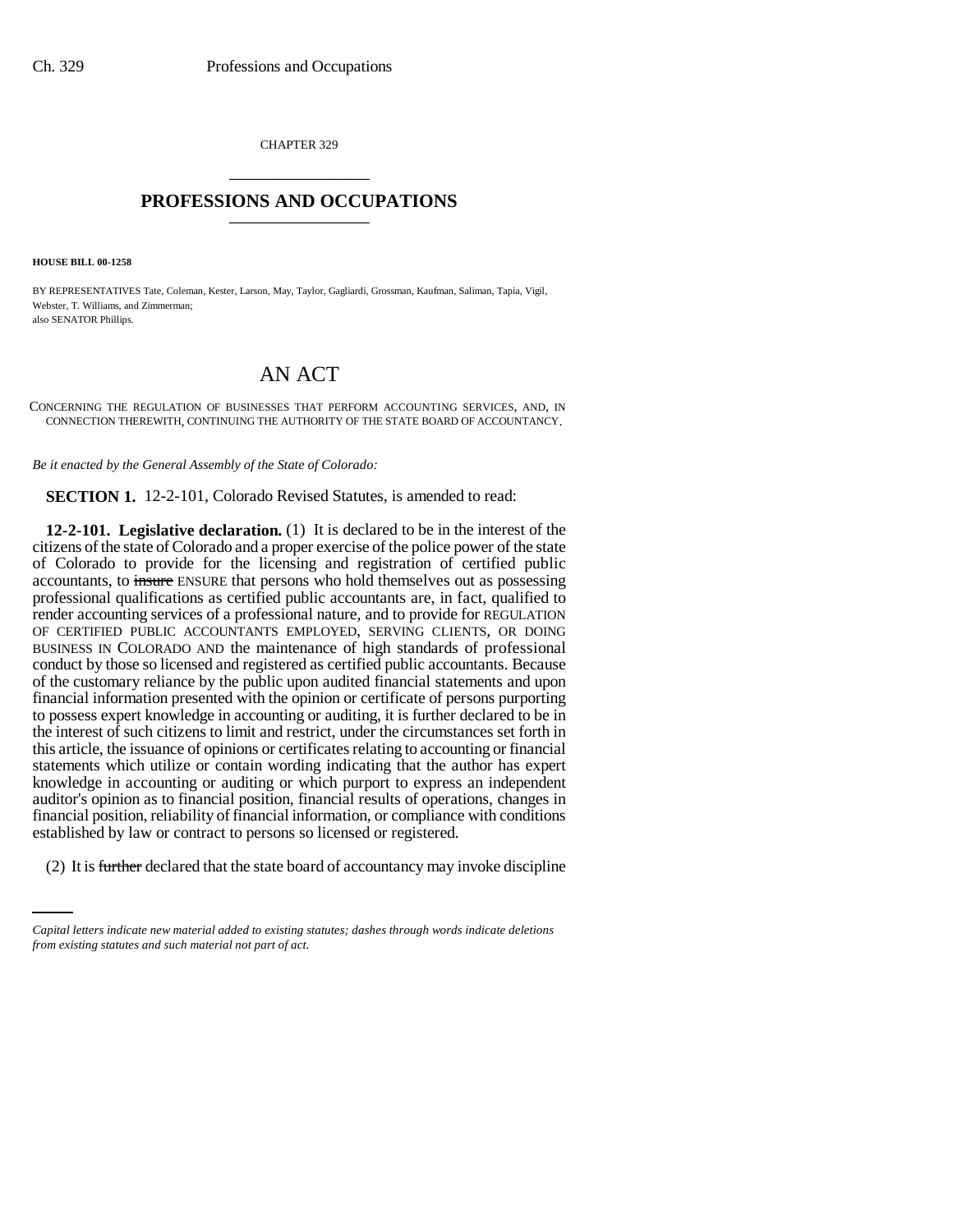proactively WITH REGARD TO CERTIFIED PUBLIC ACCOUNTANTS EMPLOYED, SERVING CLIENTS, OR DOING BUSINESS IN COLORADO when required for the protection of the public health, safety, and welfare of the citizens of this state.

**SECTION 2.** 12-2-103 (1), Colorado Revised Statutes, is amended to read:

**12-2-103. State board of accountancy - subject to termination.** (1) The state board of accountancy shall consist of seven members appointed by the governor. Each member of the board shall be a citizen of the United States and a resident of this state. Five members of the board shall be holders of valid certified public accountant certificates issued under the laws of this state, a majority of whom are engaged in active practice as certified public accountants. Two members of the board shall be members of the public sector who do not hold a certified public accountant certificate. Members shall be appointed for terms of four years each. Any vacancy occurring during a term shall be filled by appointment by the governor for the unexpired term. Upon the expiration of  $\overline{h}$  A MEMBER's term of office,  $\alpha$  SUCH member shall continue to serve until his A successor is appointed. IN NO EVENT SHALL A MEMBER OF THE BOARD SERVE MORE THAN TWO CONSECUTIVE TERMS. The governor shall remove from the board any member whose certificate has become void or has been revoked or suspended and may remove any member of the board for neglect of duty, misconduct, or incompetence.

**SECTION 3. Repeal.** 12-2-104 (1) (m), Colorado Revised Statutes, is repealed as follows:

**12-2-104. Powers and duties of board.** (1) The board has the power and duty to:

(m) Make rules consistent with this article to determine educational requirements, in addition to those set forth in section 12-2-109, as may be necessary to comply with uniform educational standards set by the American institute of certified public accountants, national association of state boards of accountancy, or other nationally recognized programs approved by the board, to take the certified public accountant examination or for the issuance of the certificate of certified public accountant.

**SECTION 4.** 12-2-108 (1) (c), (1) (d), and (5), Colorado Revised Statutes, are amended, and the said 12-2-108 (1) is further amended BY THE ADDITION OF A NEW PARAGRAPH, to read:

**12-2-108. Certificate of certified public accountant - issuance - renewal reactivation - reinstatement.** (1) A certificate of certified public accountant shall be granted by the board to any applicant:

(c) Who meets the further requirements of section  $12-2-109$  (1) (b) and (1) (c) or who meets the further requirements of section 12-2-109 (1) (a) and (1) (b);  $\alpha$ nd

(d) Who meets the requirements of section 12-2-113; OR

(e) WHO OTHERWISE SATISFIES THE BOARD OF THE APPLICANT'S CONTINUED COMPETENCE.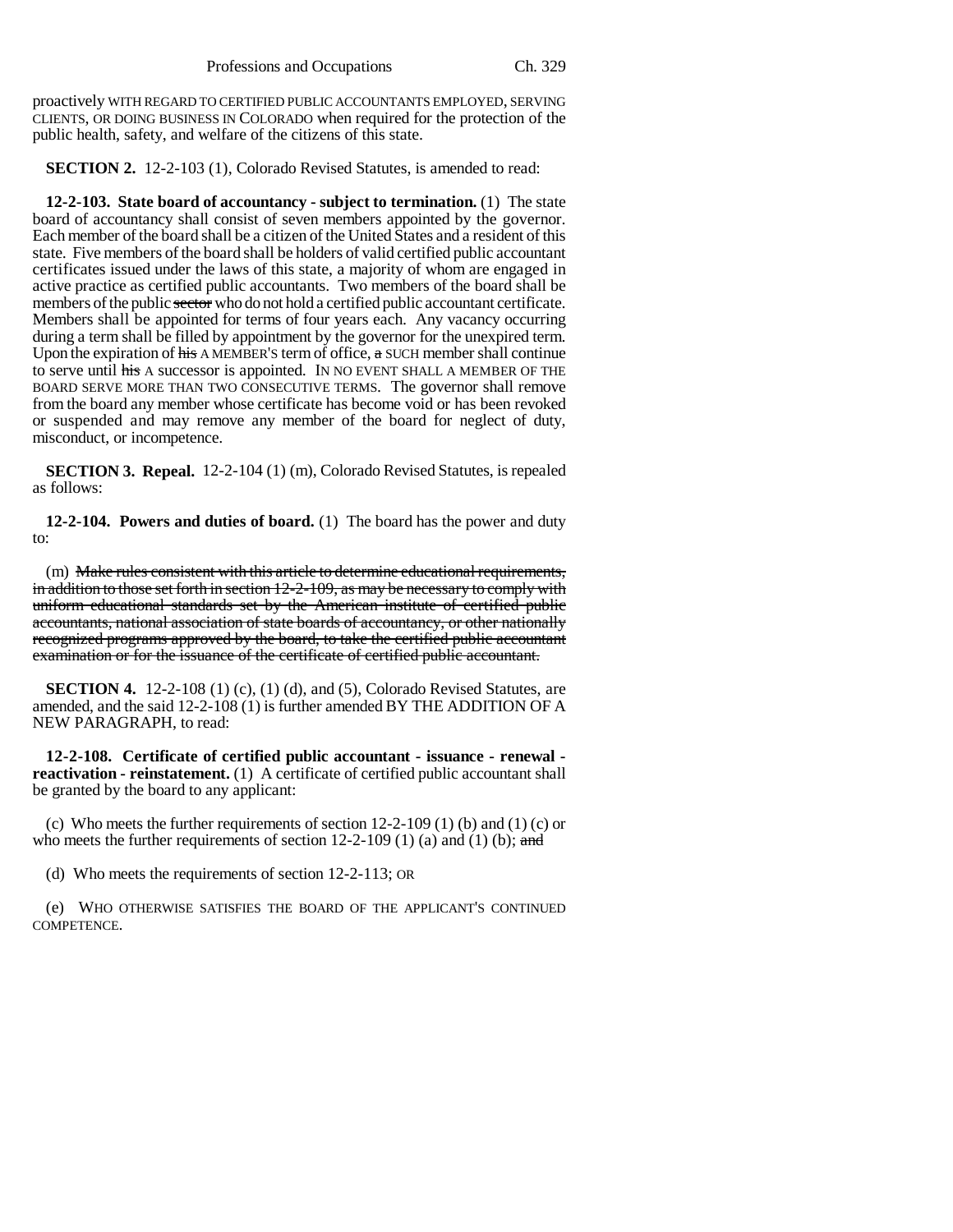## Ch. 329 Professions and Occupations

(5) In the event that a person fails to reactivate his THE PERSON'S certificate within the two-year grace period specified in subsection (4) of this section, a person may reinstate such certificate within four years after the date of the expiration of such grace period by making written application for reinstatement, complying with all continuing education requirements imposed by the board, paying a reinstatement fee, and providing proof to the board of his THE PERSON'S continued professional competence as required by the board. Thereafter, a person shall not be reinstated unless he THE PERSON fulfills and meets the requirements and conditions required of an applicant applying for the issuance of an original certificate, which requirements shall include EITHER retaking and passing the uniform certified public accountant examination OR OTHERWISE SATISFYING THE BOARD OF THE PERSON'S CONTINUED COMPETENCE.

**SECTION 5.** 12-2-117 (1), (2), (2.5), (3.5), and (7), Colorado Revised Statutes, are amended to read:

**12-2-117. Partnerships, professional corporations, and limited liability companies composed of certified public accountants - registration thereof.** (1) A partnership, professional corporation, or limited liability company engaged, in this state, in the practice of public accounting as certified public accountants shall register once every three years with the board as a partnership, professional corporation, or limited liability company of certified public accountants and must meet the following requirements; and, as used in this article, "partnership" includes a registered LIMITED PARTNERSHIP, limited liability partnership, AND LIMITED LIABILITY LIMITED PARTNERSHIP and a foreign LIMITED PARTNERSHIP, limited liability partnership, AND LIMITED LIABILITY LIMITED PARTNERSHIP:

(a) At least one partner, shareholder, or member who shall also be a director or manager thereof must be a certified public accountant OR REGISTERED FIRM of this state in good standing.

(b) (I) Each partner, shareholder, or member thereof personally engaged, within this state, in the practice of public accounting as a member or employee thereof must be a certified public accountant of this state in good standing. NOTWITHSTANDING ANY OTHER PROVISION OF LAW TO THE CONTRARY, A SIMPLE MAJORITY OF THE OWNERSHIP OF A CERTIFIED PUBLIC ACCOUNTING FIRM DOING BUSINESS AS A PUBLIC ACCOUNTING FIRM IN COLORADO, IN TERMS OF FINANCIAL INTERESTS AND VOTING RIGHTS OF ALL PARTNERS, OFFICERS, SHAREHOLDERS, MEMBERS, OR MANAGERS, SHALL BE LICENSED CERTIFIED PUBLIC ACCOUNTANTS IN THIS STATE IN GOOD STANDING.

(II) NOTWITHSTANDING ANY OTHER PROVISION OF LAW, A SIMPLE MAJORITY OF THE OWNERSHIP OF THE REGISTRANT, IN TERMS OF FINANCIAL INTERESTS AND VOTING RIGHTS OF ALL PARTNERS, OFFICERS, SHAREHOLDERS, MEMBERS, OR MANAGERS, BELONGS TO HOLDERS OF A CERTIFICATE WHO ARE LICENSED IN SOME STATE. SUCH PARTNERS, OFFICERS, SHAREHOLDERS, MEMBERS, OR MANAGERS WHOSE PRINCIPAL PLACE OF BUSINESS IS IN COLORADO AND WHO PERFORM PROFESSIONAL SERVICES IN COLORADO SHALL HOLD A VALID CERTIFICATE ISSUED PURSUANT TO SECTION 12-2-108. THE REGISTRANT AND ITS OWNERSHIP, LICENSED OR OTHERWISE, SHALL COMPLY WITH RULES PROMULGATED BY THE BOARD.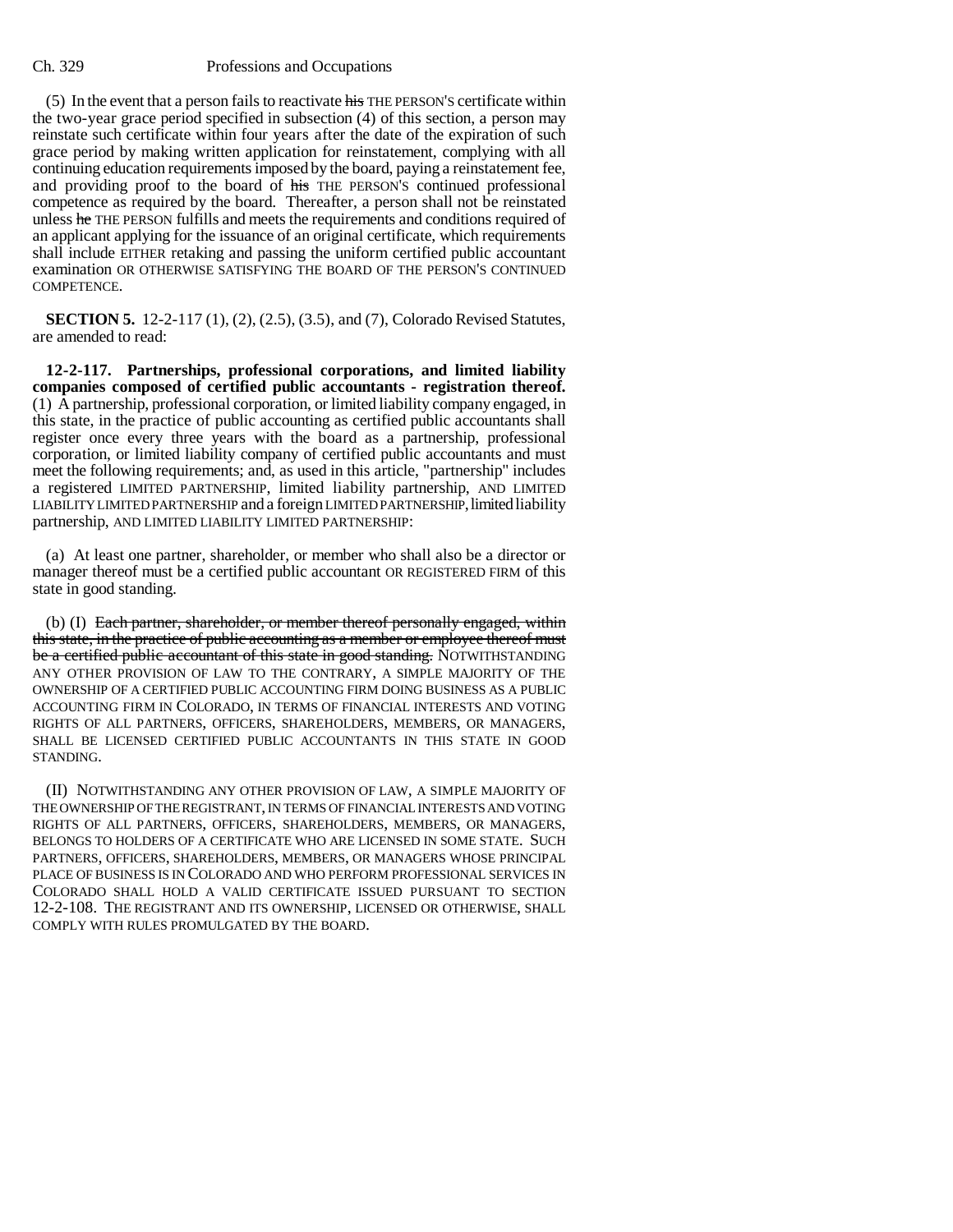(c) Each ANY OTHER partner, shareholder,  $\sigma$ r member thereof  $m$ ust MAY, BUT NEED NOT, be a certified public accountant of some state, in good standing, OR REGISTERED FIRM IN THIS STATE who at all times owns such person's partnership interest, corporate share, or membership interest in such person's own right.

 $(2)$  (a) (I) Application for such registration must SHALL be made upon the affidavit of a partner of such partnership, of a shareholder of such professional corporation, or of a member of such limited liability company who is a certified public accountant of this state in good standing and must SHALL provide:

(A) The names and addresses of the persons who are practicing public accounting for the partnership, professional corporation, or limited liability company;

(B) THE NAMES AND ADDRESSES OF THE PERSONS WHO ARE NOT CERTIFIED PUBLIC ACCOUNTANTS, BUT WHO ARE PARTNERS OF A PARTNERSHIP, SHAREHOLDERS OF A PROFESSIONAL CORPORATION, OR MEMBERS OF A LIMITED LIABILITY COMPANY;

(C) DISCLOSURE OF ALL OF THE STATES IN WHICH THE PARTNERSHIP, PROFESSIONAL CORPORATION, OR LIMITED LIABILITY COMPANY IS LICENSED, REGISTERED, OR PERMITTED TO PRACTICE. THE APPLICATION SHALL ALSO DISCLOSE ALL OF THE STATES IN WHICH LICENSURE, REGISTRATION, OR PERMISSION TO PRACTICE HAS BEEN DENIED, SUSPENDED, OR REVOKED.

(D) and Any other information the board may reasonably request; AND

(E) To cover the board's administrative costs, such application shall be accompanied by A registration fee, the amount of which shall be set by the board, TO COVER THE BOARD'S ADMINISTRATIVE COSTS.

(II) EACH MEMBER OF THE PARTNERSHIP, PROFESSIONAL CORPORATION, OR LIMITED LIABILITY COMPANY MAY RECEIVE A COPY OF THE APPLICATION.

(III) THE PARTNER, SHAREHOLDER, OR MEMBER DESIGNATED BY THE FIRM SHALL NOTIFY THE BOARD IN WRITING WITHIN THIRTY DAYS AFTER ANY CHANGE IN THE PARTNERSHIP, PROFESSIONAL CORPORATION, OR LIMITED LIABILITY COMPANY, INCLUDING:

(A) IDENTITIES AND NUMBERS OF PARTNERS, SHAREHOLDERS, MEMBERS, MANAGERS, OR OFFICERS; AND

(B) LOCATION OF PLACES OF BUSINESS OF THE PARTNERSHIP, PROFESSIONAL CORPORATION, OR LIMITED LIABILITY COMPANY.

(IV) THE BOARD MAY SUSPEND OR REVOKE REGISTRATION OF OR IMPOSE ANY OTHER DISCIPLINE THE BOARD SEES FIT TO ADMINISTER TO A PARTNERSHIP, PROFESSIONAL CORPORATION, OR LIMITED LIABILITY COMPANY THAT FAILS TO NOTIFY THE BOARD OF ANY CHANGES OUTLINED IN SUBPARAGRAPH (III) OF THIS PARAGRAPH (a).

(b) The board shall in each case determine whether the applicant is eligible for registration. A partnership, professional corporation, or limited liability company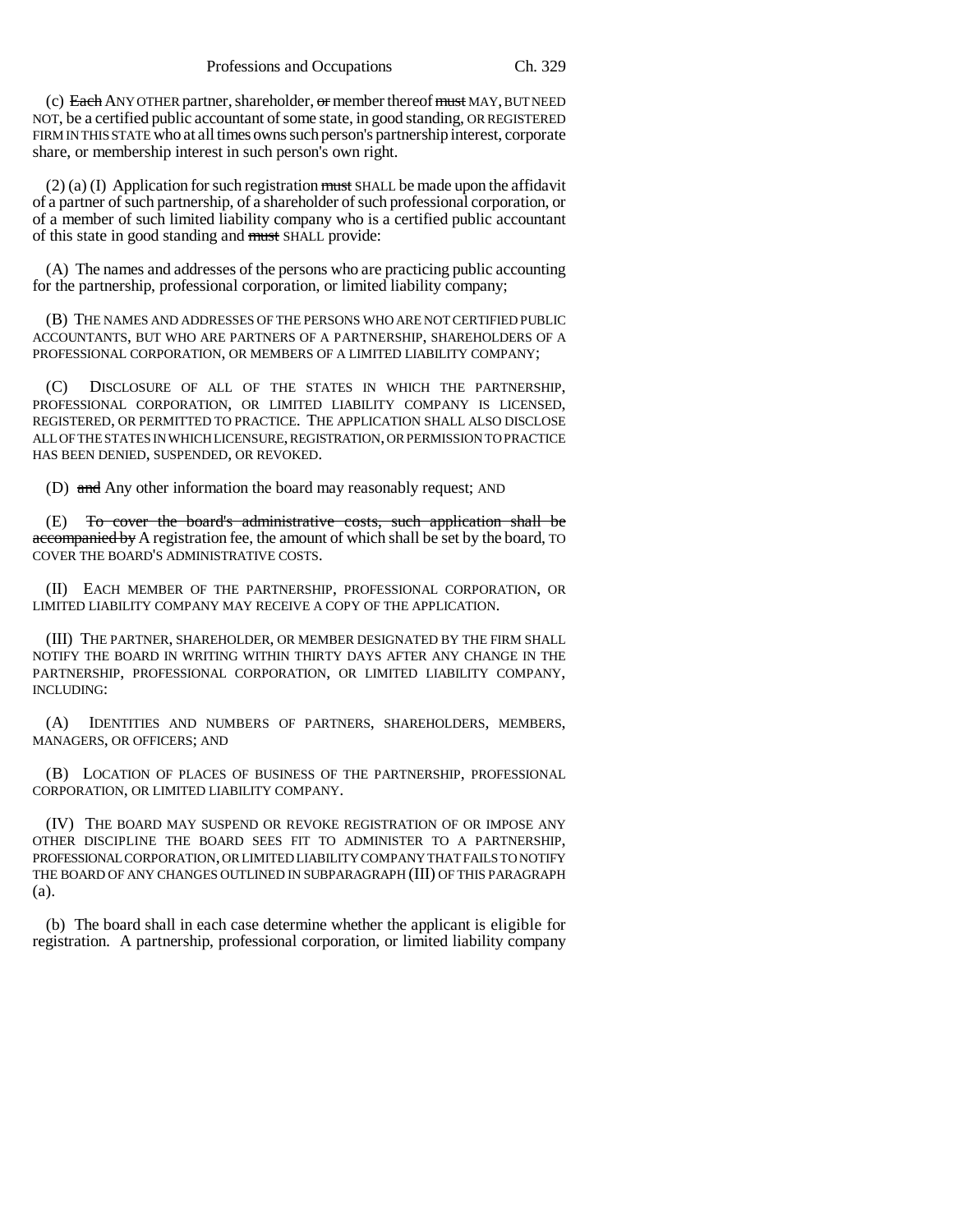## Ch. 329 Professions and Occupations

which is so registered may use the words "certified public accountants" or the abbreviation "C.P.A.'s" in connection with its partnership, professional corporation, or limited liability company name. Notification shall be given the board within one month after the admission to or withdrawal of a partner from any partnership so registered, or after any change in shareholders of any such corporation, or after any change in members of any such limited liability company.

(2.5) As used in subsections (3) and (3.5) of this section, "employee" includes a member of a limited liability company and a partner in a registered LIMITED PARTNERSHIP, limited liability partnership, OR LIMITED LIABILITY LIMITED PARTNERSHIP or foreign LIMITED PARTNERSHIP, limited liability partnership, OR LIMITED LIABILITY LIMITED PARTNERSHIP.

(3.5) No limited liability company, registered limited liability partnership, LIMITED PARTNERSHIP, OR LIMITED LIABILITY LIMITED PARTNERSHIP, or foreign LIMITED PARTNERSHIP, limited liability partnership, OR LIMITED LIABILITY LIMITED PARTNERSHIP engaged in the practice of public accounting in this state and in one or more other jurisdictions shall be required to include a provision in its articles of organization or organizing documents as otherwise required by subsection (3) of this section, but shall be subject, with respect to the practice of public accounting within this state, to the requirements of paragraphs  $(a)$ ,  $(b)$ ,  $(c)$ , and  $(d)$  of subsection  $(3)$  of this section.

(7) Foreign partnerships, corporations, LIMITED PARTNERSHIPS, LIMITED LIABILITY LIMITED PARTNERSHIPS, or limited liability companies may engage in the practice of public accounting in this state as certified public accountants so long as their organizing documents, articles of incorporation, or articles of organization provide that such partnership, corporation, LIMITED PARTNERSHIP, LIMITED LIABILITY LIMITED PARTNERSHIP, or limited liability company is organized solely for the purpose of practicing accountancy and such other activities as may from time to time be specifically found by the board to be activities suitable and proper to be performed by certified public accountants and comply with and meet the requirements of subsection (3) of this section.

**SECTION 6.** 12-2-122.5 (1), Colorado Revised Statutes, is amended to read:

**12-2-122.5. Inactive certificant.** (1) The holder of a certificate of certified public accountant, upon written notice by first class mail to the board, shall have his OR HER name transferred to an inactive list and shall not be required to comply with the continuing education requirements for certificate renewal pursuant to section 12-2-119 so long as he OR SHE remains inactive. Each inactive certificant shall register once every three TWO years with the board in the same manner as partnerships and corporations pursuant to section 12-2-117 ACTIVE CERTIFICATE HOLDERS AND PAY A FEE PURSUANT TO SECTION 12-2-108 (3). At such time as an inactive certificant wishes to resume the practice of public accounting as a certified public accountant, he OR SHE shall file an application therefor, meet any education requirements imposed by the board, and pay a fee as established by the board.

**SECTION 7.** 12-2-123 (1) (j), Colorado Revised Statutes, is amended to read:

**12-2-123. Grounds for disciplinary action - administrative penalties.**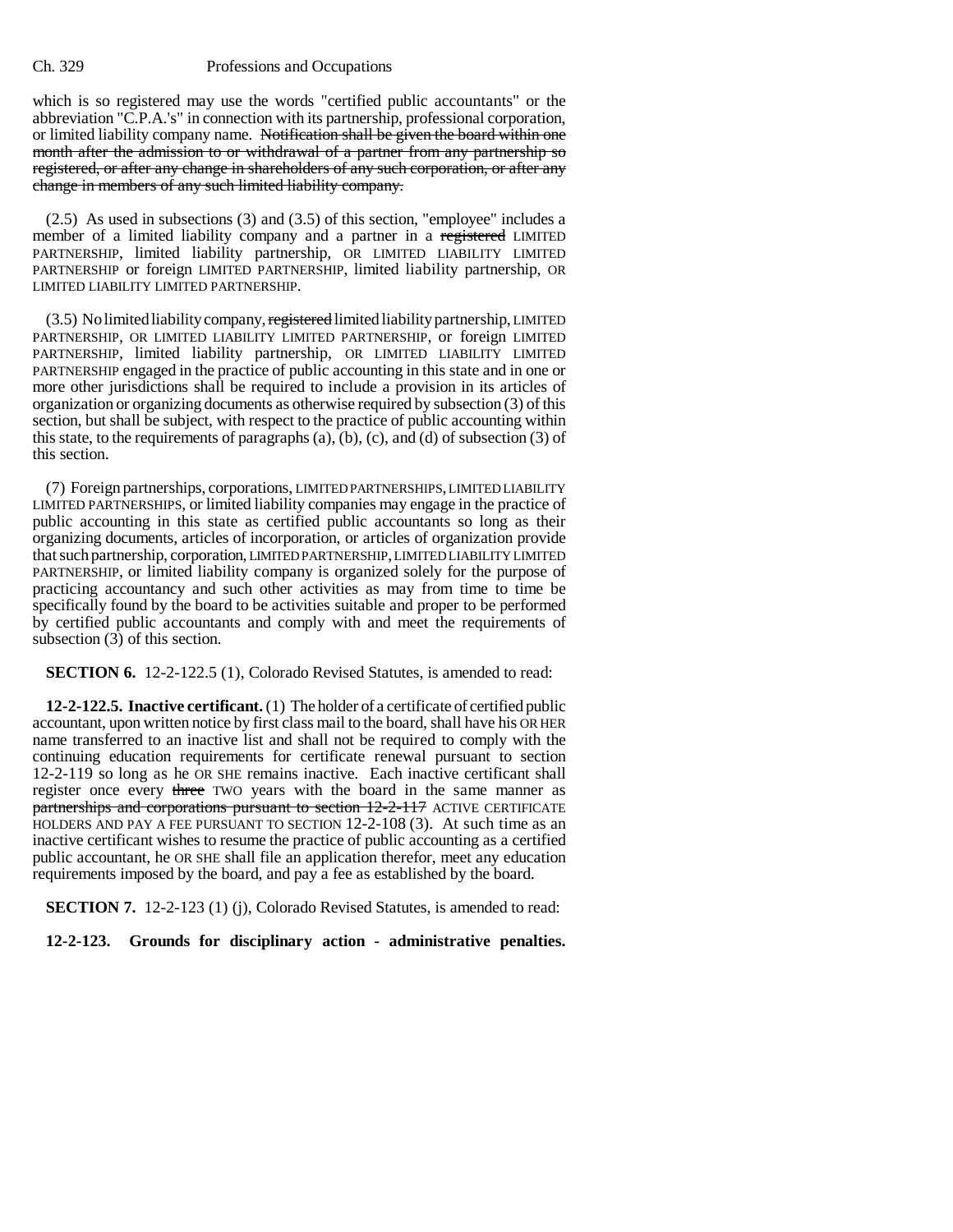Professions and Occupations Ch. 329

(1) After notice and hearing as provided in section 12-2-125, the board may deny the issuance of, refuse to renew, revoke, or suspend any certificate of a certified public accountant issued under this article or any prior law of this state or may fine, censure, issue a letter of admonition to or place on probation the holder of any certificate and impose other conditions or limitations for any of the following causes:

(j) Providing public accounting services to the public for a fee without an active certificate of certified public accountant or a valid registration or, without an active certificate, acting as an employee of a holder of a certificate of certified public accountant, or acting as an employee, A MEMBER, partner, or shareholder of a partnership or professional corporation registered pursuant to section 12-2-117;

**SECTION 8.** 12-2-126 (1), Colorado Revised Statutes, is amended to read:

**12-2-126. Investigations, examinations, and cease and desist orders against unlawful act.** (1) (a) The board, on its own motion BASED ON REASONABLE GROUNDS or on the SIGNED, WRITTEN complaint of any person, may investigate any person who has engaged, is engaging, or threatens to engage in any act or practice which constitutes a violation of any provision of this article. The board or any member thereof may issue subpoenas to compel the attendance of witnesses and the production of documents and may administer oaths, take testimony, hear proofs, and receive exhibits in evidence in connection with any investigation under this section. In case of disobedience to a subpoena, the board may invoke the aid of any court of this state in requiring the attendance and testimony of witnesses and the production of documentary evidence.

(b) (I) Complaints of record on file with THAT ARE DISMISSED BY the board and the results of investigation OF SUCH COMPLAINTS shall be closed to public inspection. during the investigatory period and until dismissed or until notice of hearing and charges are served on an applicant or certificant. The board's records and papers shall be subject to the provisions of sections 24-72-203 and 24-72-204, C.R.S., regarding public records and confidentiality.

(II) IF THE INVESTIGATION DISCLOSES AN INSTANCE OF CONDUCT WHICH, IN THE OPINION OF THE BOARD, DOES NOT WARRANT FORMAL ACTION BUT IN WHICH THE BOARD HAS NOTICED INDICATIONS OF POSSIBLE ERRANT CONDUCT BY THE CERTIFICATE HOLDER THAT COULD LEAD TO SERIOUS CONSEQUENCES IF NOT CORRECTED, A CONFIDENTIAL LETTER OF CONCERN SHALL BE SENT TO THE CERTIFICATE HOLDER AGAINST WHOM A COMPLAINT WAS MADE. IF THE BOARD LEARNS OF SECOND OR SUBSEQUENT ACTIONS OF THE SAME OR SIMILAR NATURE BY THE CERTIFICATE HOLDER, THE BOARD SHALL NOT ISSUE A CONFIDENTIAL LETTER OF CONCERN BUT SHALL TAKE SUCH OTHER COURSE OF ACTION AS IT DEEMS APPROPRIATE.

(c) COMPLAINTS OF RECORD THAT ARE NOT DISMISSED BY THE BOARD AND ARE THE RESULTS OF INVESTIGATIONS OF SUCH COMPLAINTS SHALL BE CLOSED TO PUBLIC INSPECTION DURING THE INVESTIGATORY PERIOD AND UNTIL A STIPULATED AGREEMENT IS REACHED BETWEEN THE APPLICANT OR CERTIFICATE HOLDER AND THE BOARD OR UNTIL NOTICE OF HEARING AND CHARGES ARE FILED AND SERVED ON AN APPLICANT OR CERTIFICATE HOLDER. EXCEPT FOR CONFIDENTIAL BOOKS OF ACCOUNT, FINANCIAL RECORDS, ADVICE, REPORTS, OR WORKING PAPERS PROVIDED